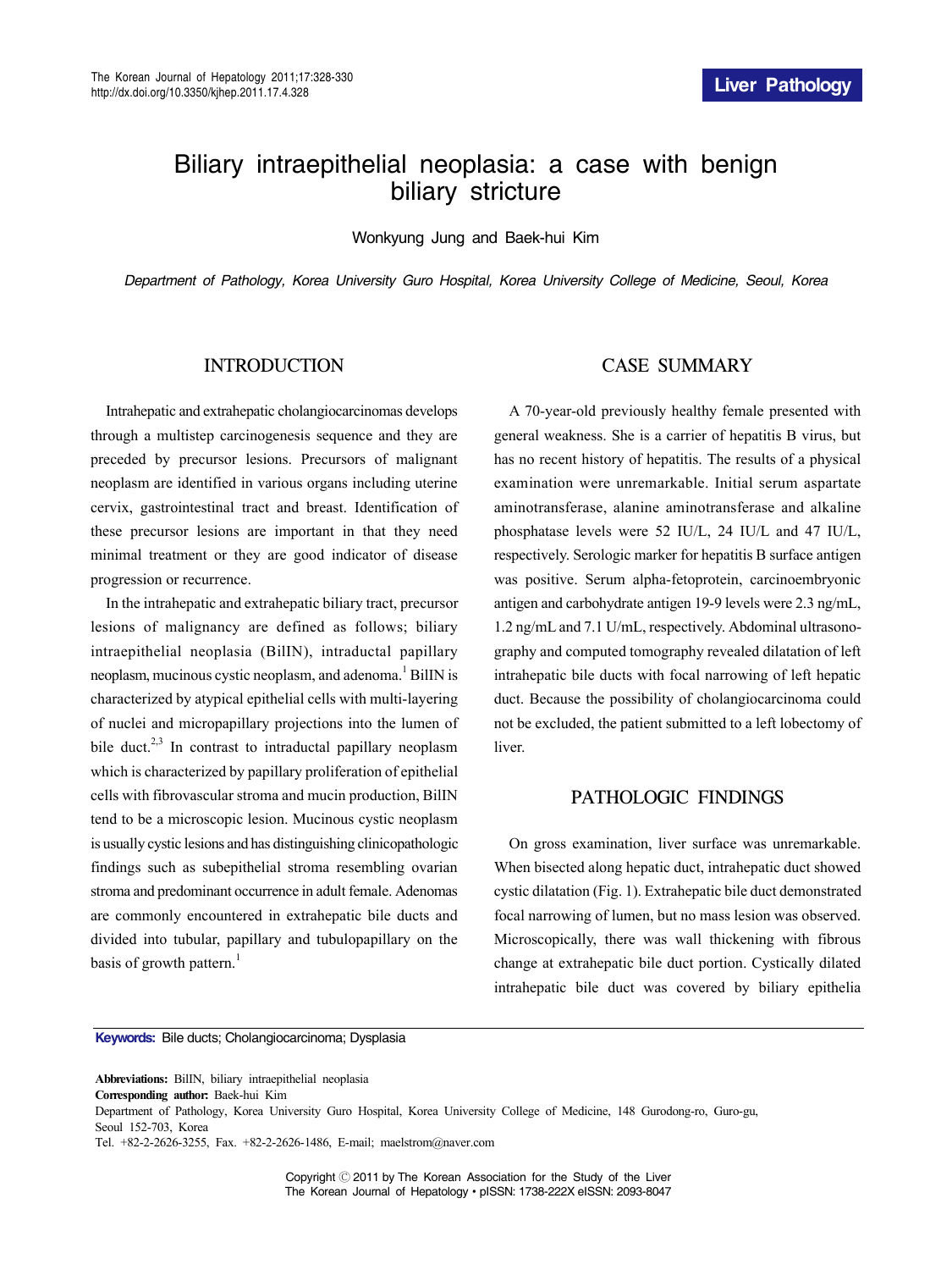

**Figure 1.** Macroscopic picture of the left lobe of the liver. Dilation of intrahepatic bile ducts is seen without mass lesion.

showing variable degree of atypia (Fig. 2). Epithelial cells lining these lesions were mostly flat, but in some foci, they showed micropapillary or tufted appearance. Pseudostratification of nuclei was commonly finding. Variations in nuclear size, nuclear membrane irregularity and abnormally large nuclei are also noted. Invasion of basal lamina was not observed. This patient was finally diagnosed as biliary intraepithelial neoplasia.

# DISCUSSION

BilIN is not infrequently encountered in routine pathologic practice. In surgically removed liver samples of chronic biliary disease and chronic liver disease such as hepatolithiasis, primary sclerosing cholangitis, choledochal cyst, chronic hepatitis C, and alcoholic cirrhosis, BilINs can be found without difficulty and in which condition, the incidence of cholangiocarcinoma is high. $3-5$  BilINs are also frequently found in adjacent to invasive cholangiocarcinomas and the incidence of BilIN-3 lesion parallels that of invasive cholangiocarcinoma suggesting that BilIN could be precursor lesion of invasive cholangiocarcinoma.<sup>1</sup> There is a report



**Figure 2.** Histologic features of bile duct epithelium lining dilated bile ducts. (A, B) Normal epithelium and biliary intraepithelial neoplasia (BilINs) are observed. (C) Normal biliary epithelia show monolayer of columnar cells without pseudostratification. (D) Focal nuclear pseudostratification and nuclear elongation are noted. Nuclear sizes and shapes are relatively uniform (BilIN-1). (E) This lesion shows tufted epithelial structure. Nuclear enlargement and irregular nuclear membrane are evident (BilIN-2). (F) Cytologic and nuclear abnormality including loss of polarity, nuclear enlargement and nuclear membrane irregularity are evident. There is no invasion of basement membrane (BilIN-3). (A and B: hematoxylin and eosin (H&E), ×40; C-F: H&E, ×400).